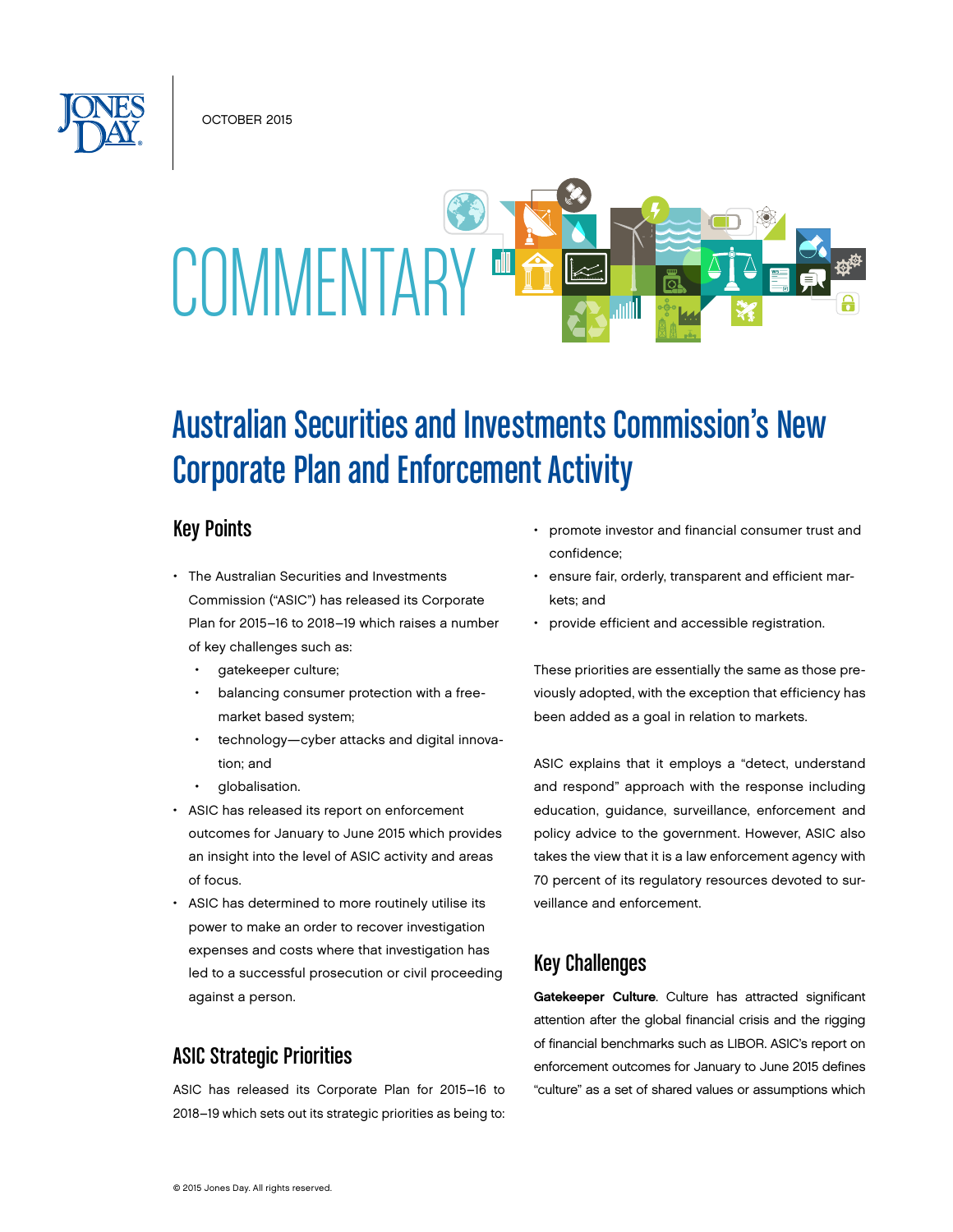can influence an organisation's attitudes and behaviours toward clients and compliance.

ASIC uses the term "gatekeepers" broadly to include directors, auditors, insolvency practitioners, the responsible entities of managed investment schemes, lenders, market operators and participants including issuers, brokers and investment banks.

ASIC's focus on culture will include specifically targeting the following:

- reward and incentive structures, including training, promotions and remuneration;
- whistleblowing policy;
- conflicts of interest;
- handling of confidential information; and
- corporate governance frameworks and compliance systems.

ASIC also makes clear that a major focus will be "holding gatekeepers to account". While seeking to pre-empt contraventions through correcting culture is a focus of ASIC, it will also rely on the traditional approach of enforcement.

#### Balancing Consumer Protection with a Free-Market Based

System. In addition to the focus on gatekeepers, ASIC will also seek to improve the resilience and knowledge of consumers. This is planned to occur through improving financial literacy and seeking to understand consumer decision-making through behavioural economics and cognitive limitations that give rise to bounded rationality.

Technology—Cyber Attacks and Digital Innovation. Cyber attacks are seen as a systemic risk because they destablise markets. ASIC reports that in 2013, cyber attacks affected five million Australians at an estimated cost of A\$1.06 billion, and the estimated annual cost of cyber attacks to the global economy is more than US\$400 billion.

ASIC will place a greater focus on increasing awareness of this issue and assisting regulated entities to identify potential weaknesses. Regulated entities will need to take steps to protect themselves and be mindful of reporting obligations.<sup>1</sup>

Digital innovation can provide new ways to raise funds and invest. Current examples of digital innovation include:2

- peer-to-peer lending/marketplace lending;
- robo-financial advice;
- crowd funding, and
- payment infrastructures (e.g. digital currencies and Apple Pay).

However, digital innovation is seen as a risk by ASIC where consumers misunderstand the financial products or services on offer, including costs and risks, or complex products are mis-sold to consumers.

While ASIC employs technology as an aid to its enforcement efforts, such as its Market Analysis Intelligence (MAI) system that gathers, matches and analyses data to detect suspected misconduct in real time, this may be substantially increased through ASIC being one of the agencies authorised to view metadata retained by telecommunications companies pursuant to the *Telecommunications (Interception and Access) Amendment (Data Retention) Act 2015* (Cth).

Previously ASIC could access telecommunications data (e.g. who called whom and when) and, via warrant, stored communications in order to investigate white collar crime. These avenues will continue to exist, but in addition, metadata for the past two years will be maintained by Australian telecommunications companies and accessible by ASIC.

Globalisation. Inbound and outbound cross-border investment linked to Australia is growing. The impact is explained by ASIC as follows:

In the March quarter of 2015, 45% of Australian listed equities were held by foreign investors. Over the past decade, the proportion of non-financial corporate debt issued offshore has risen strongly to 75% as at June 2015. The total level of Australian investment abroad reached

2 *See* Greg Medcraft, Chairman, Australian Securities and Investments Commission, "Stability in prudential regulation and the impact of new technologies on market dynamics", Boao Forum for Asia, Sydney, Australia, 30 July 2015.

<sup>1</sup> *See* ASIC, "REP 429 Cyber resilience: Health check" (19 March 2015).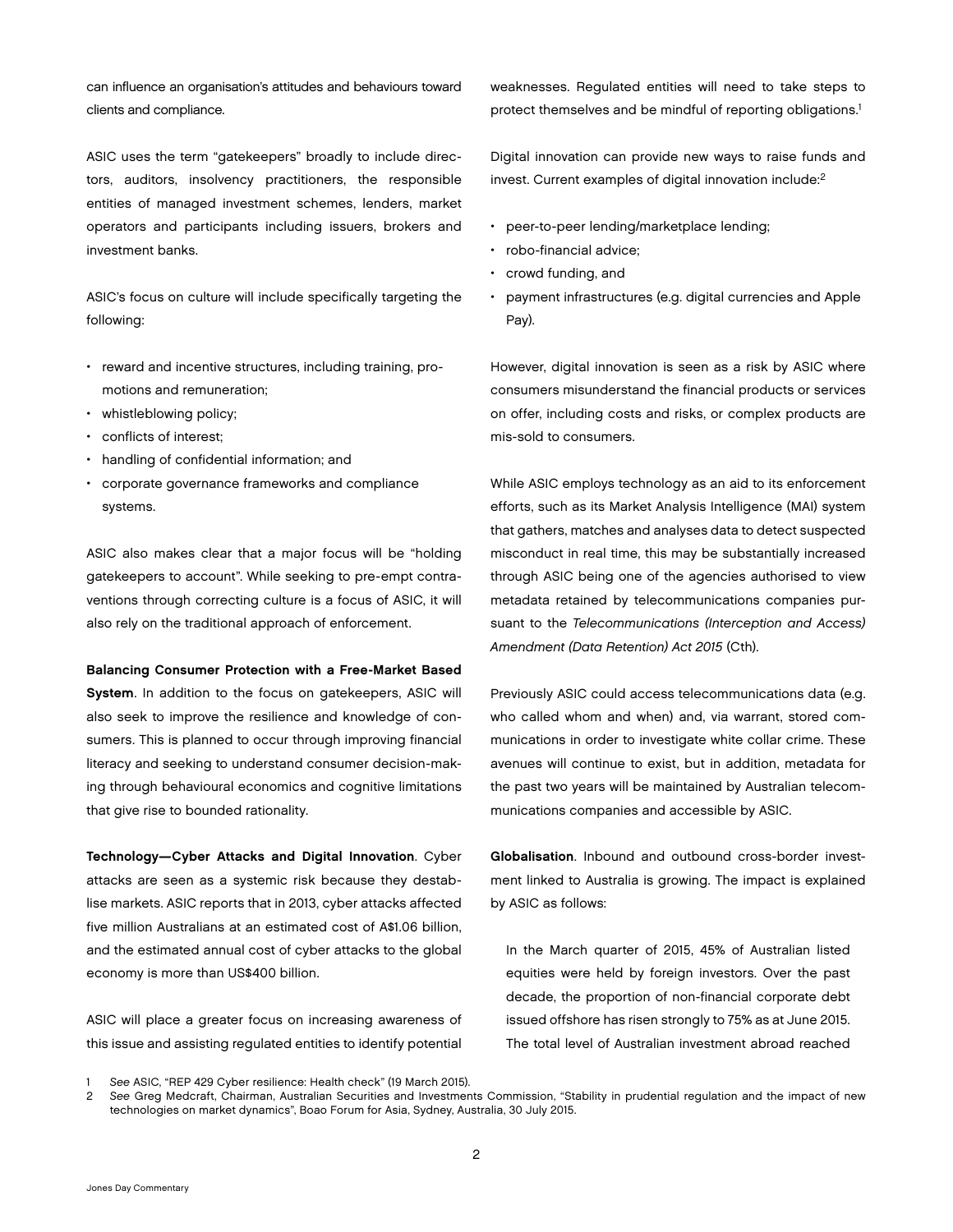\$2.1 trillion in the March quarter of 2015, split almost equally between equity and debt investments. This represents a 23% increase from the level a year before.

This has a number of consequences. Overseas investors require an understanding of Australian law, in particular the relevant regulatory regimes that govern, and outbound investors need to understand the jurisdictions in which they are investing. Concern has also been expressed about global misconduct or misconduct that crosses borders such as Ponzi schemes in off-shore locations. This may see regulators cooperating in both investigations and enforcement matters.3

## Recent Enforcement Activity

ASIC's report on enforcement outcomes for January to June 2015 advises that during that period, ASIC:

- commenced 136 investigations;
- completed 137 investigations;
- charged 10 individuals with a total of 82 criminal charges;
- banned 25 individuals from the financial services or credit industries;
- accepted six enforceable undertakings; and
- disqualified 19 directors.

In the previous six months, 1 July 2014 to 31 December 2014, ASIC commenced 94 investigations. It also completed 94 investigations. It charged 14 individuals with a total of 173 criminal charges. ASIC also banned and suspended individuals from the financial services industry, accepted enforceable undertakings and disqualified 16 directors.

Directors and Officers. In the January to June 2015 period, directors and officers were subject to the following penalties:

- sentencing a chief financial officer who knowingly made available false or misleading information about the affairs of the corporation to 18 months' imprisonment, wholly suspended;
- banning a director for breach of his director's duties and failing to comply with financial services laws from

managing corporations for five years, and from providing financial services for seven years;

- sentencing a person who managed a company while disqualified to six months in jail, wholly suspended, upon entering into a three-year good behaviour bond; and
- sentencing a person who lodged false documents and obstructed ASIC to eight months' imprisonment, to be served by way of an intensive correction order.

Market Integrity. ASIC continued its prosecutions in relation to insider trading with two criminal cases in the period. There were also two criminal cases in relation to market manipulation. Administrative remedies were also deployed in relation to market manipulation, continuous disclosure and market integrity rules.

Financial Services. In the first half of 2015, ASIC achieved five criminal outcomes, 25 financial services or credit bannings, seven licence cancellations and suspensions and 49 infringement notices.

## Recovering the Cost of Investigations

Generally, ASIC must pay the expenses of investigations it conducts. However, under s 91 of the *Australian Securities and Investments Commission Act 2001* (Cth), ASIC may make an order to recover investigation expenses and costs where that investigation has led to a successful prosecution or civil proceeding against a person.

This power allows ASIC to make an order to recover investigation expenses and costs, including, for example:

- salary costs for ASIC staff who have worked on the investigation;
- travel expenses when ASIC has needed to interview witnesses;
- the cost of external legal counsel; and
- the cost of employing an expert to perform an analysis.

Investigation expenses and costs are not the same as litigation costs that may be awarded by a court.

<sup>3</sup> *See* Peter Kell, Deputy Chairman, Australian Securities and Investments Commission, "The changing perimeter of securities regulation: The perspective from Australia", Berle V Conference, Capital Markets, the Corporation and the Asian Century: Governance, Accountability and the Future of Corporate Law, Sydney, 13 May 2013.